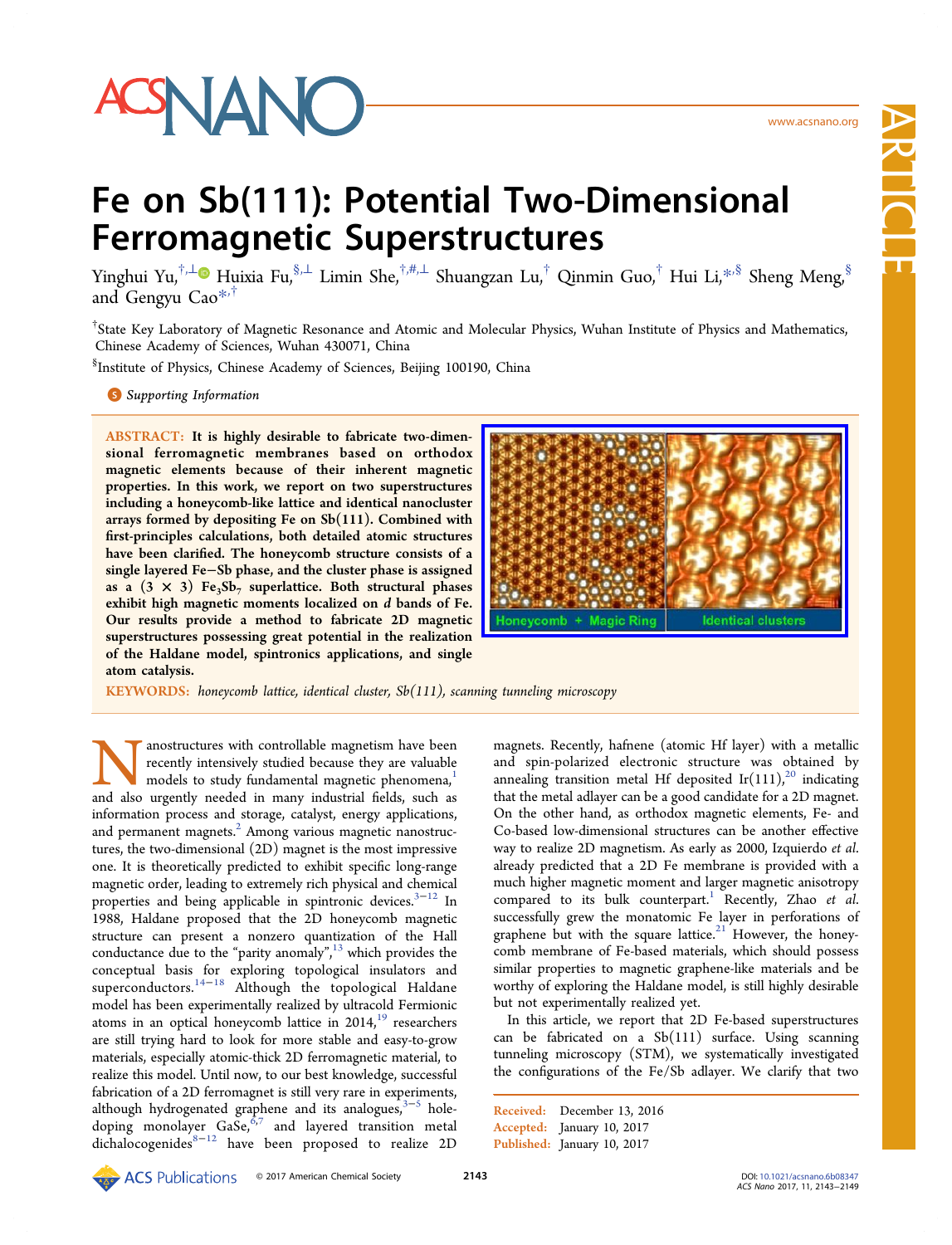types of superstructural phases (hereafter referred as phase A and B) can simultaneously form on Fe-deposited Sb(111). Combined with the first-principles calculations, phase A is characterized as a bilayer Fe−Sb alloy structure with a topmost magic ring superstructure and an underlying  $(4 \times 4)$ honeycomb lattice. Phase B exhibits a  $(3 \times 3)$  identical nanocluster array with a  $Fe<sub>3</sub>Sb<sub>7</sub>$  phase in each cluster. The calculations demonstrate that the Fe−Sb surface alloy is provided with both honeycomb periodic structure and high magnetic moments (2.0–3.0  $\mu$ B/Fe), so that it can be a good material for realizing the Haldane model. In addition, the identical magnetic moment of Fe atoms in bilayer Fe−Sb alloy to isolated Fe indicates that such superstructure has also great application potential in single atom catalysis. $22,23$ 

# RESULTS AND DISCUSSION

Figure 1 is a typical STM image of an as-prepared sample with coverage of about 0.2 ML. Two ordered structural phases



[Figure 1. STM image of Fe deposited on Sb\(111\). Two ordered](http://pubs.acs.org/action/showImage?doi=10.1021/acsnano.6b08347&iName=master.img-001.jpg&w=239&h=187) structural phases (labeled A and B) formed on the surface. (128 nm  $\times$  100 nm,  $U = 1.5$  V,  $I = 0.6$  nA).

labeled with A and B form at different surface regions. The area of phase A exists as an irregular shape with a bilayer structure. This structural phase can grow across the step edge and extend into the lower terrace of  $Sb(111)$ . The phase B region emerges as a truncated triangular shape with a small size and exhibits a single layer structure composing of close-packed protrusions. Both phases can coexist on the substrate surface within annealing temperatures ranging from 480 to 600 K at any coverage ranging from 0.1 to 1.0 ML, implying that both phases have similar formation energy and high stability. With the Fe coverage increasing, phase A can spread over to a large area of the surface, while the phase B area shows little extension still with a truncated triangular shape. Both phases can also be obtained by annealing Sb(111) with Fe deposited at room temperature (Figure S1, Supporting Information). However, compared with the case of Fe deposition at high substrate temperatures, phase A ex[hibits many islands with](http://pubs.acs.org/doi/suppl/10.1021/acsnano.6b08347/suppl_file/nn6b08347_si_001.pdf) small sizes.

Honeycomb Lattice of Fe−Sb Surface Alloy. Figure 2a shows a close look at the phase A that can be viewed as a bilayer film growing across a substrate step edge. [The whole](#page-2-0) surface shows no height difference at both step sides, implying the existence of more than one bilayer at the lower terrace. The

topmost layer consists of identical protrusions with a hexagonal shape. The underlying layer of phase A exhibits a corner hole surrounded by six close-packed atomic arrays, a characteristic signature of a honeycomb lattice. Figure 2b shows a simultaneous atomic resolution STM image of the substrate and phase A. Here we can clearly [identify t](#page-2-0)he topmost protrusions as identical nanoring and the underlying layer as a typical honeycomb lattice. The apparent height of the bilayer is about 2.5 Å relative to the  $Sb(111)$  terrace (Figure S2a, Supporting Information). It is noted that a bilayer island with an irregular shape can be formed on top of the identical [nanoring, as shown in](http://pubs.acs.org/doi/suppl/10.1021/acsnano.6b08347/suppl_file/nn6b08347_si_001.pdf) Figure 2b. Its apparent height is ∼4.1 Å, consistent with that of the substrate step and larger than that of the underlying bilayer [\(Figure S](#page-2-0)2b,d, Supporting Information). Thus, it is straightforward that the island in Figure 2a contains one and two bilayers formed on the [upper and lower substrat](http://pubs.acs.org/doi/suppl/10.1021/acsnano.6b08347/suppl_file/nn6b08347_si_001.pdf)e terraces, respectively. Hence, the whole pha[se A surf](#page-2-0)ace shows no height difference at both step sides.

Figure 2 panels c and d show the STM image recorded at the area of the honeycomb lattice. We can clearly distinguish each id[entical c](#page-2-0)lose-packed atomic array as an equilateral-triangle shape with atoms locating at the vertexes and central line. Every two adjacent atomic arrays mirror each other, corresponding to the A and B interpenetrating sublattices of graphene-like materials. Furthermore, the single protrusion with a hexagonal shape resides at the top of a corner hole of the honeycomb lattice (Figure 2d), identified as a "magic" ring as discussed below. Figure 2e shows a zoomed-in STM image in which the bilayer [structure](#page-2-0) is clearly resolved. It is noted that those topmo[st bright](#page-2-0) protrusions indeed consist of six atoms arranging as a regular hexagonal configuration. A height profile recorded along the packing orientations (Figure 2f) indicates that the periodicities of the honeycomb lattice and the magic ring are ∼17.2 Å, exactly four times that o[f the latti](#page-2-0)ce constant of  $Sb(111)$  (4.3 Å). Therefore, phase A can be characterized as topmost  $(4 \times 4)$  ring and underlying  $(4 \times 4)$  honeycomb reconstructions with respect to the  $(1 \times 1)$  lattice of Sb $(111)$ . Both structures can be viewed as "magic mismatched" systems, since the periodicities of constructions actually equal four times that of the lattice constant of  $Sb(111)$ .

By superimposing the substrate lattice in parallel on an atomic resolution STM image (Figure 2g), we reveal that vertex and center atoms in each triangle-shaped atomic array (A and B sublattices) locate at the h[ollow sit](#page-2-0)es of the underlying Sb(111). Six atoms in each magic ring just reside on the top sites of the underlying corner hole and the neighboring magic rings are spaced by a distance as long as four times that of the  $Sb(111)$  lattice constant, which is consistent with the results measured in Figure 2f. Furthermore, the orientation of the honeycomb lattice is found to be well linked with the relative close-packed [1−10] direction of the substrate lattice. It is further prove[n](#page-2-0) [by](#page-2-0) [the](#page-2-0) [fa](#page-2-0)st Fourier transform of Figure 2b where the reflexes of the honeycomb lattice rotate by 30° in comparison with those of the Sb(111) lattic[e. Howe](#page-2-0)ver, the packing sequence of the topmost  $(4 \times 4)$  magic ring array can be broken by some irregular distortion of the underlying honeycomb lattice (marked by yellow circles in Figure 2g) which could be caused by the substrate defects.

To gain a deeper understanding of the growth mo[de of pha](#page-2-0)se A, we focus on the square region highlighted in Figure 2b. Figure 2h shows the simultaneous atomic resolution of the topmost island and the supporting bilayer film. [This islan](#page-2-0)d [displays t](#page-2-0)he same bilayer configuration and packing orientation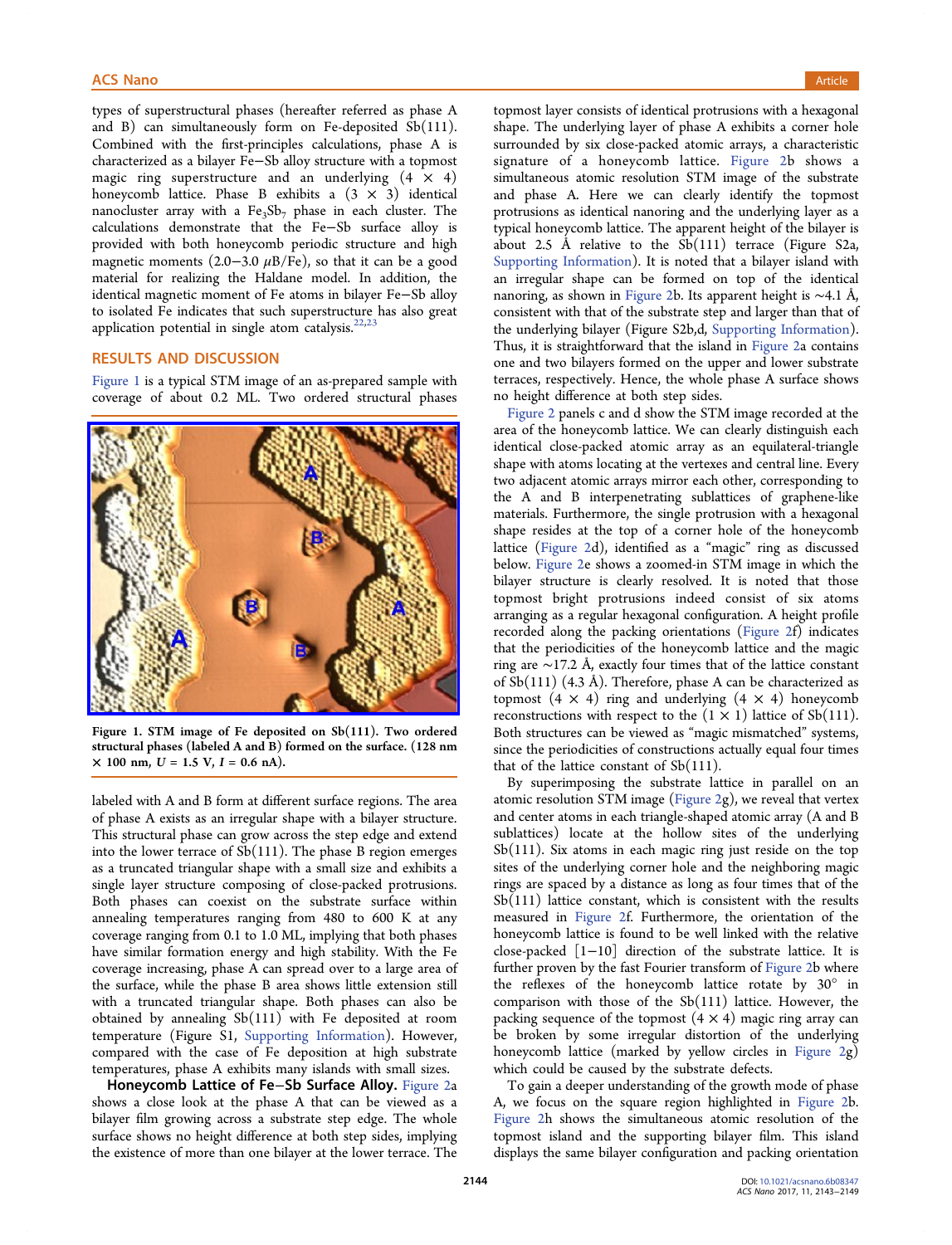<span id="page-2-0"></span>

Figure [2. \(a\) STM topography recorded in the region of phase A that grows across the step edge of Sb\(111\). The bilayer structure of p](http://pubs.acs.org/action/showImage?doi=10.1021/acsnano.6b08347&iName=master.img-002.jpg&w=451&h=224)hase A is resolved (41.3 nm × 41.3 nm). (b) STM image of the bilayer region. Two bilayers are labeled with 1BL and 2BL, respectively. The inset shows the corresponding fast Fourier transform (29.3 nm  $\times$  29.3 nm). (c) Zoom-in STM image of the bilayer of phase A (22.4 nm  $\times$  22.4 nm). (d) Zoom-in STM image of the honeycomb structure. The bright protrusion corresponds to the "magic" ring of the second layer (10.3 nm × 10.3 nm). (e) STM topography on the "magic" rings. The rhombus denotes the unit cell (10.9 nm × 10.9 nm). (f) A height profile taken along the blue line in (e). (g) Zoom-in STM image on the "magic" rings. The Sb(111) lattice (blue dots) is superimposed. The underlying structure is highlighted by red honeycomb patterns and the yellow circles denote the defects  $(7 \text{ nm} \times 7 \text{ nm})$ . (h) STM image recorded at the square area of panel b where two bilayers are simultaneously resolved. The first-bilayer and second-bilayer honeycombs are highlighted by red and blue colors, respectively (7 nm  $\times$  7 nm). All STM images are recorded under U = 0.4 V and I = 0.4 nA.

as the underlying layers. By analysis of the atomic packing sequence near the island edge, we find that atoms of the bilayer island exactly locate on the top sites of the underlying  $(4 \times 4)$ magic ring array. This fact suggests that phase A follows the bilayer-by-bilayer growth mode. Such a layer-stacked configuration is a structural phase of the Fe−Sb alloy and provides a good template for applications of spintronic devices, for example, magnetic storage and nanoscale biosensor.

To further probe the properties of Fe−Sb superstructures, we performed intensive first-principles calculations to search for the possible atomic structures of the Fe−Sb surface alloy on Sb(111). The calculations show that the Fe atom has a strong tendency to penetrate into the Sb(111) to form a highly coordinated configuration; on the contrary, Sb atom prefers to stay above the substrate with a 3-coordinated structure. On the basis of trying hundreds of initial guesses, we have confirmed two possible 6-fold symmetrical structures for the honeycomb lattice of phase A, as shown in Figure 3 panels a and b, respectively. In the first structure, the topmost atomic layer is constructed by eight Fe and six Sb [atoms in](#page-3-0) each unit cell, so that is called the  $Fe_8Sb_6$  monolayer (Figure 3a). By alternating the Fe and Sb atoms, we can obtain another stable structure, the  $Fe<sub>6</sub>Se<sub>8</sub>$  monolayer (Figure 3b). I[n both str](#page-3-0)uctures, seven Fe and Sb atoms form triangle islands with the central atoms located on the lower [Sb atoms](#page-3-0) of the Sb(111) surface layer. Furthermore, in each structure, every two adjacent triangles mirror each other, corresponding to the A and B sublattices in a honeycomb structure, $13$  respectively. The Fe-Sb islands in both structures are ∼2.5 Å higher than the Sb(111) surface, and the simulated STM i[ma](#page-6-0)ges based on the calculated electron density in the range of the Fermi energy to +0.4 eV (Figure

3c,d) are in great agreement to the high resolution experimental images (Figure 2d).

We further carried out the DFT calculations to figure out the [at](#page-3-0)omic structure of the magic ring above the first Fe−Sb adlayer (bright protrusions in Figure 2e). As mentioned above, the calculation shows that the Fe atom always penetrates into the Sb(111) substrate due to its preference to a high coordination number. As a result, the islands in the second layer can only be composed by pure Sb, which may come from the Sb atoms substituted by Fe atoms and/or out-diffusion from substrate during annealing. On the basis of the  $Fe_8Sb_6$  and  $Fe_6Sb_8$ structures at the first layer, two corresponding structures for the second layer are found by adding 12 and 6 Sb atoms surrounding the hollow sites between the triangle-shaped Fe− Sb atomic array, as demonstrated in Figure 3 panels e and f, respectively. It is noted that in the  $\text{Fe}_{8}\text{Sb}_{6}$  structure, six more Sb atoms were added to stabilize the st[ructure o](#page-3-0)f the first layer (Figure 3e), and hexagonal Sb rings are formed in the second layer of both structures. Such Sb islands are ∼2.0 Å higher than t[he Fe](#page-3-0)−Sb atomic arrays, and simulated STM images based on the calculated electron density in the range of the Fermi energy to +0.4 eV (Figure 3g,h) are also perfectly consistent to the experimental observations (Figure 2e,g).

The calc[ulated de](#page-3-0)nsity of states (DOS) (Figure S3, Supporting Information) reveals that both  $Fe_8Sb_6$  and  $Fe_6Sb_8$ configurations have ferromagnetic metallic electronic structures. [Furthermore, the spacia](http://pubs.acs.org/doi/suppl/10.1021/acsnano.6b08347/suppl_file/nn6b08347_si_001.pdf)l distributions of spin density (purple isosurface in Figure 4) show that the magnetism in the Fe−Sb systems is completely localized on the d bands of the Fe atoms. The calcula[ted mag](#page-4-0)netic moments ( $Fe_8Sb_6$ , 2.53  $\mu B/Fe$ ; Fe<sub>6</sub>Sb<sub>8</sub>, 2.40  $\mu$ B/Fe) are higher than that of bulk iron (2.2)  $\mu$ B/Fe), but more close to that of small Fe<sub>200−300</sub> clusters,<sup>24</sup> due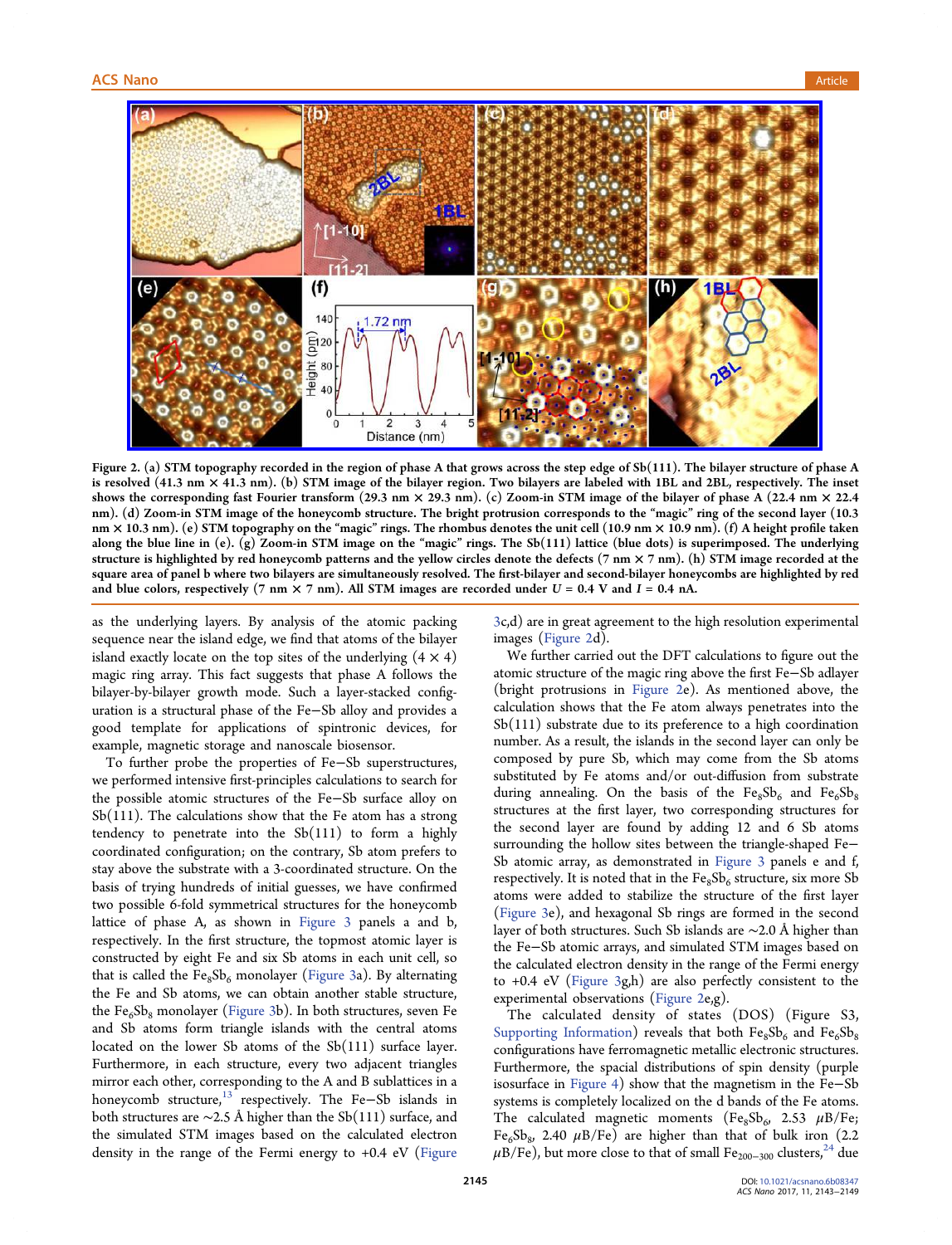<span id="page-3-0"></span>

Figure 3. Calculation model[s and simulated STM images. \(a and b\) top \(upper panel\) and side \(lower panel\)](http://pubs.acs.org/action/showImage?doi=10.1021/acsnano.6b08347&iName=master.img-003.jpg&w=299&h=449) views for  $Fe_8Sb_6$  and  $Fe_6Sb_8$ monolayer structures on Sb(111), respectively. (c and d) Corresponding simulated STM images based on the calculated electron density from Fermi level to +0.4 eV. (e and f) Top (upper panel) and side (lower panel) views for the magic ring structures of the second layer on Fe<sub>8</sub>Sb<sub>6</sub> and  $Fe_6Sb_8$  monolayers on Sb(111), respectively. (g and h) Corresponding simulated STM images based on the calculated electron density from Fermi level to +0.4 eV. Purple and red spheres denote to Fe and Sb atoms of the Fe−Sb films, respectively. The green and gray spheres denote the substrate Sb atoms at higher and lower positions, respectively. The blue dash line frames correspond to triangle pattern in the STM image of phase A.

to surface confinement to the delocalization of d electrons in iron. It is surprising that the increased Sb atoms express opposite effects to the magnetism of  $Fe_8Sb_6$  and  $Fe_6Sb_8$ monolayers. The added Sb atoms form Fe−Sb bonds in Fe<sub>8</sub>Sb<sub>6</sub>, making its magnetic moment reduces to 1.72  $\mu$ B/Fe; on the contrary, the second-layer Sb ring in  $Fe_6Sb_8$  largely reduces the delocalization of d electrons in Fe, leading to a higher magnetic moment ( $\sim$ 2.96  $\mu$ B/Fe), which is equal to a spin imbalance of d bands for the single Fe atom. The identical magnetic moment implies that Fe atoms in bilayer Fe−Sb alloy may possess similar properties to isolated Fe atom, which is potentially applicable as a single atom catalyst. $22,23$ 

Nanocluster Structure of Fe−Sb Surface Alloy. It is interesting that small amounts of islands w[ith](#page-6-0) a truncated triangle shape are formed on the Fe/Sb(111) surface, as shown in Figure 5a. Such islands consist of well-ordered protrusions and are very similar to the molecular self-assembly film co[mmonly](#page-5-0) observed on metal surfaces. It indicates that the superstructure, phase B, can be viewed as identical nanocluster arrays. The height profile taken along the blue line in Figure 5a reveals that phase B has two types of heights relative to the Sb(111) terrace, as shown in Figure 5b. In addition, [the righ](#page-5-0)t island with a height of about 3.2 Å grows on top of the  $Sb(111)$ surface, while the left one dip[s into the](#page-5-0) subsurface and exhibits a lower height of about 1.5 Å, implying the mixing characteristic of phase B. The high resolution STM image of phase B indicates that the protrusion seems like three vertex-overlapped equilateral triangles with a mirror-symmetry. Each equilateral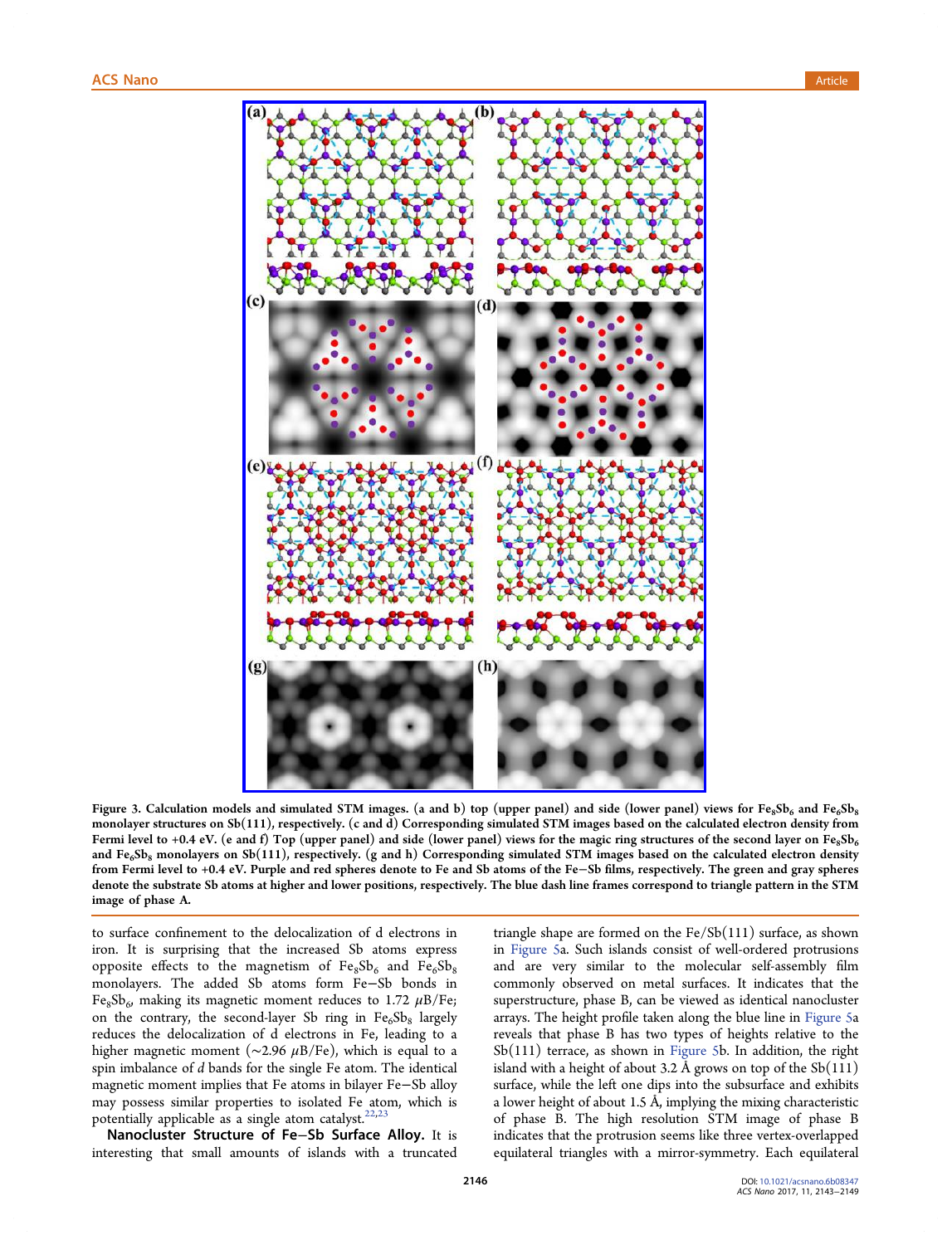<span id="page-4-0"></span>

Figure 4. Isosurface plots (isovalue >0.005 e/Å<sup>3</sup>) of spin distribution for (a)  $Fe_8Sb_6$  and (b)  $Fe_6Sb_8$  monolayers, as well as the (c)  $Fe_8Sb_6+12Sb_6$ and (d) Fe<sub>6</sub>Sb<sub>8</sub>+6Sb bilayer [structures, respectively. Purple and red spheres denote Fe and Sb atoms in Fe](http://pubs.acs.org/action/showImage?doi=10.1021/acsnano.6b08347&iName=master.img-004.jpg&w=299&h=237)–Sb films, respectively. The green and gray spheres are the substrate Sb atoms at higher and lower positions in the topmost layer of Sb(111). The purple isosurface corresponds to the spin distribution, demonstrating that the magnetism of such systems is completely localized on the Fe atoms.

triangle consists of four atoms where one locates at the center and the others symmetrically distribute at the three vertexes, as shown in Figure 5c,d. The height profile (Figure 5e) taken along one packing array in Figure 5c reveals that the distance of neighborin[g protrus](#page-5-0)ions is about 1.28 nm, t[hree time](#page-5-0)s that of the lattice constant of the  $(1 \times 1)$  Sb substrate. Thus, phase B can be expressed as a  $(3 \times 3)$  $(3 \times 3)$  [recon](#page-5-0)struction with respect to the underlying Sb(111)-(1  $\times$  1) surface. To clarify the structure of phase B on Sb(111), the atomic resolution STM image of the substrate and phase B was obtained. In Figure 5f, the upper one corresponds to the configuration of phase B, while the lower part shows the atomic arrangements of [the subs](#page-5-0)trate where the dark holes correspond to Sb surface atoms at the positive bias voltage. We can distinguish the adsorption sites and orientations of each atom of phase B via superimposing the substrate lattice. The centered atom of each nanocluster resides at the hollow sites of Sb(111). The six corner atoms and the residual three atoms are located at the hollow sites and top sites of Sb(111), respectively.

The first-principles calculations also confirm the 3-fold symmetrical cluster structure that is constructed by three Fe and seven Sb atoms for each nanocluster, as displayed in Figure 5g and Figure S4. Calculations show that the adsorption site with the central Sb above the hollow site of  $Sb(111)$  su[rface is](#page-5-0) [th](#page-5-0)e mo[st stable. T](http://pubs.acs.org/doi/suppl/10.1021/acsnano.6b08347/suppl_file/nn6b08347_si_001.pdf)he simulated STM image (Figure 5h and Figure S4) is also consistent to the experimental image (Figure 5d). The calculated DOS and spin distributi[on \(Figur](#page-5-0)e S5) [demonstr](http://pubs.acs.org/doi/suppl/10.1021/acsnano.6b08347/suppl_file/nn6b08347_si_001.pdf)ate that the  $Fe<sub>3</sub>Sb<sub>7</sub>$  cluster possesses a [strong](#page-5-0) [fe](#page-5-0)rromagnetic electronic structure. Similar to ph[ase A, the](http://pubs.acs.org/doi/suppl/10.1021/acsnano.6b08347/suppl_file/nn6b08347_si_001.pdf) magnetism of phase B is also localized on Fe with a magnetic moment of 1.9  $\mu$ B/Fe. This configuration provides a method to build spintronics devices on the basis of identical cluster arrays.

Comparison to Co Deposition. Cobalt is another intrinsic magnetic element, potentially applicable in low dimensional materials. On the basis of structural chemistry, it is found that a low coordination number of 3 for Co can be stable due to its d7

electron configuration. On the other hand, at least four electrons are needed for stabilizing the d6 electron configuration, leading to a stronger preference to be highly coordinated for Fe. In our previous work, we studied the cobalt atom deposition on  $Sb(111)$  at very low coverage.<sup>25</sup> Different from Fe always penetrating into the substrate, the single adsorbed Co atom adopts alternative metastable stat[es,](#page-6-0) corresponding to a 3-coordinated protrusion structure above the hollow site of  $Sb(111)$  as well as a penetrating adsorption similar to the  $Fe/Se(111)$  structure. In a further experiment, when we increased the coverage of deposited Co atoms, only clusters or disordered structures can be observed on the surface due to the aggregation of Co on Sb(111). To contrast, the characteristic of Fe preference to achieve higher coordination promotes the formation of Fe−Sb alloy instead of Fe islands. This discovery can be conducive when choosing the appropriate transition elements for fabricating the ferromagnetic layers.

## **CONCLUSIONS**

By using STM investigation combined with DFT calculations, we systematically study the atomic structures and magnetism of Fe−Sb surface alloy on the Sb(111) surface. It is found that Sb and Fe atoms can form various alloy structures, including the magnetic honeycomb structure which is a good material for simulating a Haldane model. The high magnetic moment also indicates the Fe atoms in such structure may be good singleatom-site catalysts, and the identical cluster structures can also be applicable in spintronics.

Our results provide a method to fabricate 2D magnetic superstructures on the basis of orthodox magnetic elements that is favorable for promoting practical applications of 2D magnets in the future of device architectures.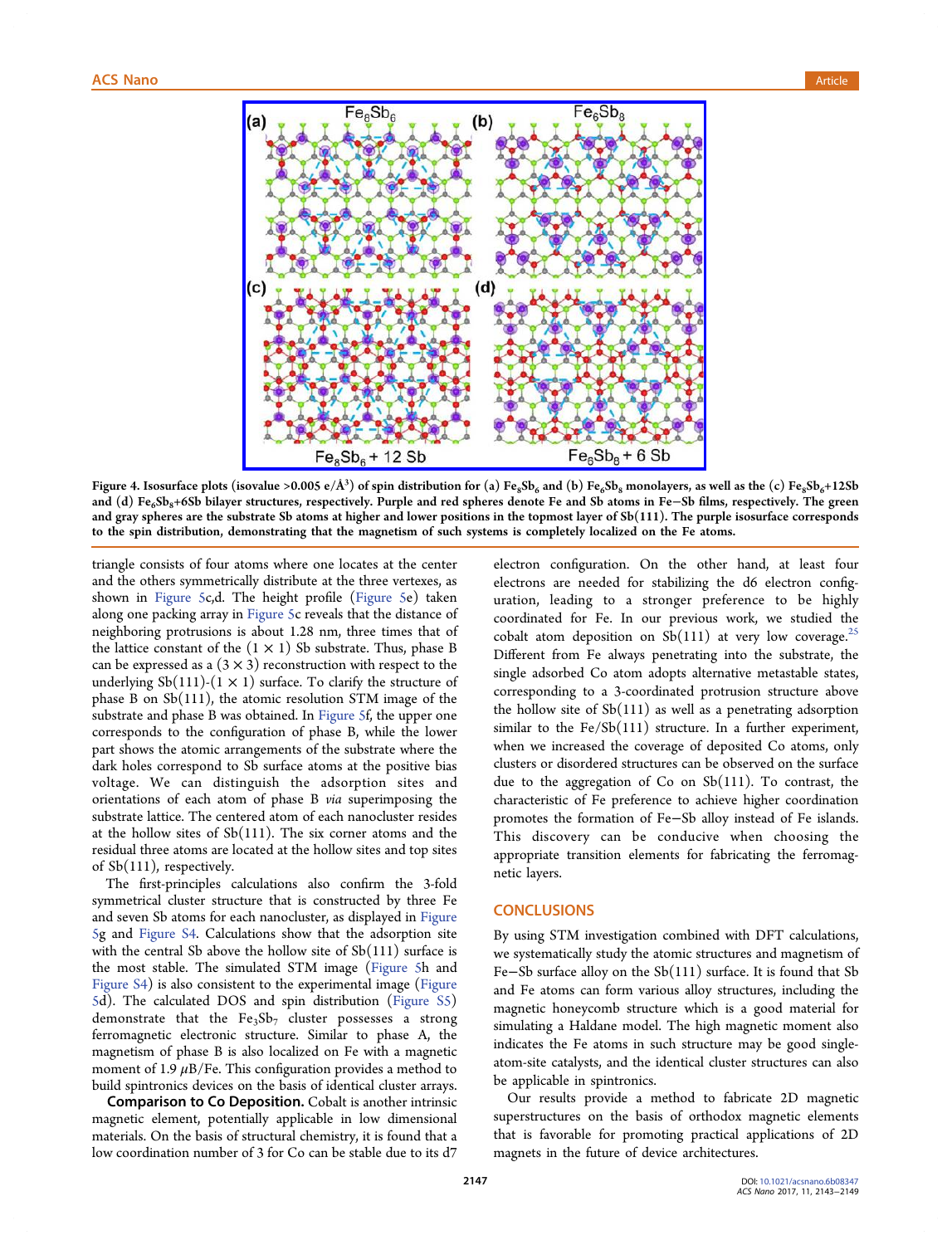<span id="page-5-0"></span>

Figure 5. (a) STM topography recorded in the region of phase B (28.2 nm × 28.2 nm). (b) Line profile measured along the blue line in panel a. (c) Atomically resolved S[TM image recorded on phase B. The unit cell is labeled with a rhombus \(5.6 nm](http://pubs.acs.org/action/showImage?doi=10.1021/acsnano.6b08347&iName=master.img-005.jpg&w=299&h=433)  $\times$  5.6 nm,  $U = 1.0$  V,  $I = 0.6$  nA). (d) Zoom-in STM image of one nanocluster. (e) A height profile taken along the packing orientation of the nanocluster arrays. (f) Atomically resolved STM image simultaneously recorded on phase B and  $Sb(111)$ . The  $Sb(111)$  lattice (green dots) is superimposed (4.3 nm  $\times$  9.7 nm). (g) Top (upper panel) and side (lower panel) views for the Fe<sub>3</sub>Sb<sub>7</sub> clusters on Sb(111) substrate. (h) The corresponding STM images simulated by DFT. Purple and red spheres are Fe and Sb atoms of the Fe<sub>3</sub>Sb<sub>7</sub> clusters, respectively. The green and gray spheres are the substrate Sb atoms.

# **METHODS**

Experimental Details. The experiments were carried out in an ultrahigh vacuum low temperature STM (Unisoku, Japan) with a base pressure better than  $1 \times 10^{-10}$  Torr. The Sb(111) substrate was in situ cleaned by repeated cycles of  $Ar^+$  sputtering and subsequently annealing to about 620 K. The surface quality was checked by STM until the images showed no distinct traces of contaminants. After the Fe rod (2.0 mm diameter, 99.995% purity) equipped in an e-beam evaporator was fully degassed, the samples were prepared by depositing Fe atoms on the Sb(111) substrate at about 500 K. The deposition rate was kept at about 0.1 ML/min (here 1 monolayer refers to the atomic density of an ideal surface of  $Sb(111)$ ). All STM measurements were performed at liquid nitrogen temperature (about 78 K) with Pt−Ir tips.

Computational Model. First-principles calculations were performed within the framework of density functional theory (DFT) as implemented in Vienna ab Initio Simulation package (VASP).<sup>26</sup> The opt-B88 van der Waals density functional $^{27}$  was employed to better describe the interlayer interaction of Fe−Sb alloy, combine[d](#page-6-0) with projector-augmented wave (PAW) pseudo[po](#page-6-0)tentials as well as a planewave basis set with energy cutoff at 300 eV. In our test calculations, it was found that the Fe−Sb adlayer on 2-bilayer-thick and 3-bilayerthick Sb(111) substrates exhibit identical atomic and electronic structures. Thus, the slab model containing a Fe−Sb superstructure adlayer on a 2-bilayer-thick Sb(111) substrate was used in complicated surface structure calculations, and the vacuum region of  $>15$  Å was applied to reduce interactions between periodic images. All the structures were fully relaxed until the maximum force on each atom is less than 0.04 eV/Å, while the Sb atoms in the bottom bilayer were kept fixed. The first Brillouin zones were sampled by  $3 \times 3 \times 1$  and 4 × 4 × 1 Monkhorst−Pack k-mesh for phase A and phase B, respectively.